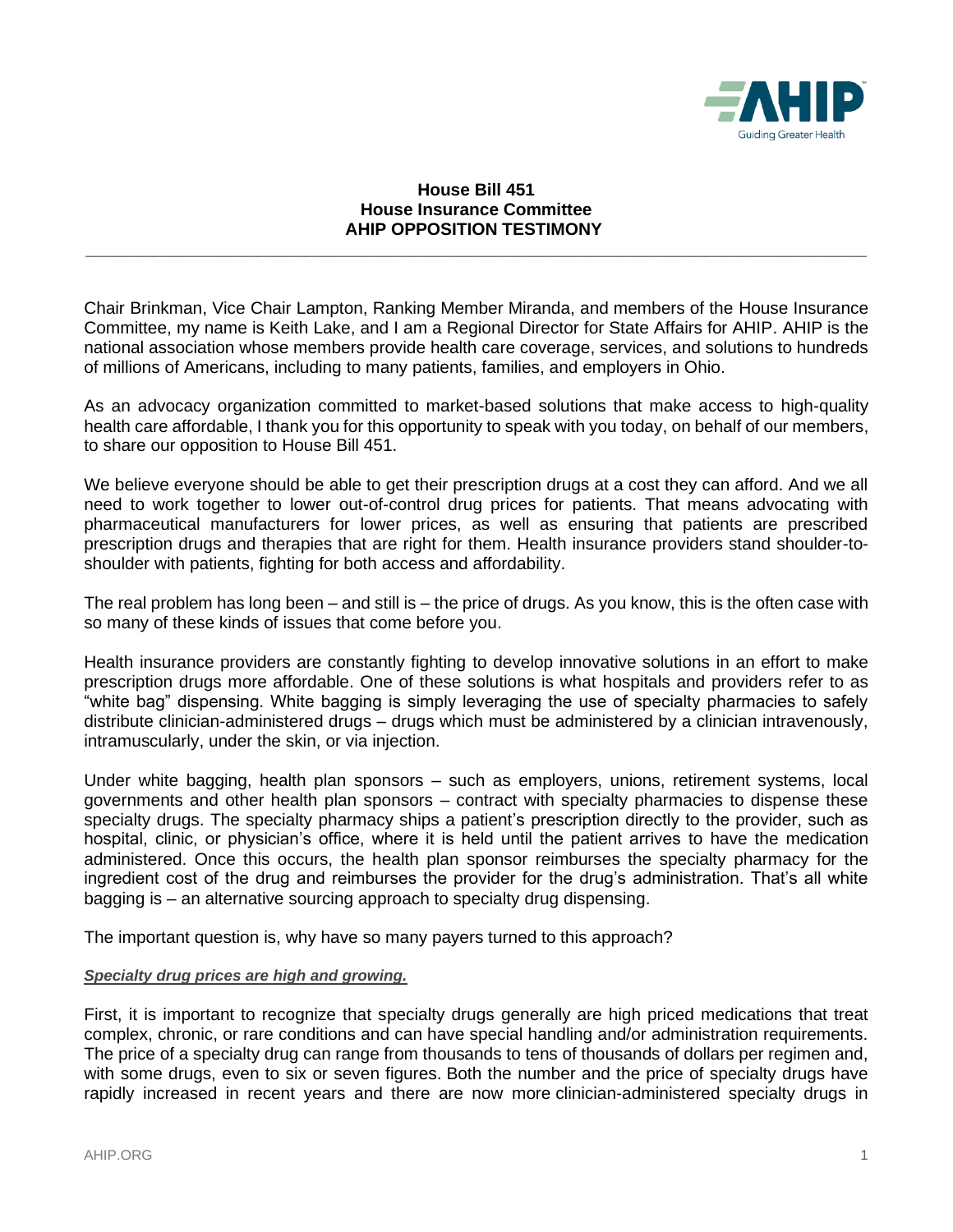

development than any other kind of drug. As a result, spending on high-cost, clinician-administered specialty drugs has emerged in recent years as one of the primary drivers of health care spending.

- Specialty drug share of net spending across institutional and retail settings has grown from 27% in 2010 to 53% in 2020.<sup>1</sup>
- Average annual gross spending and average total net retail spending on retail specialty drugs more than doubled from \$61.1B in 2010-11 to \$157.3B in 2016-17, respectively, and \$49.6B in 2010-11 to \$112.6 B in 2016-17, respectively.<sup>2</sup>
- Growth in future years will be driven by the number of newly launched drugs, which are expected to occur at higher levels than in past years, with an average of 50-55 new medications launching per year from 2021-2025. 3

Given this, it's simply imperative that payers examine how they can best help manage these costs. Today, many health insurance customers are demanding solutions that help them manage the high and rising costs of specialty drugs. As a result, many health insurance providers leverage their specialty pharmacy networks because they are a much more cost-effective approach – one that is safe, efficient, effective, and puts patients and consumers first.

## *Using lower-cost specialty pharmacies saves money for patients and helps to make premiums more affordable.*

Prior to the adoption of white bagging, the traditional acquisition and payment method for specialty drugs involved the provider – whether a hospital or a physician's office – purchasing them in bulk from a wholesaler and storing the drugs for later use, and payers reimbursing the provider for the ingredient cost of the drug as well as for the cost of administration to the patient.

However, in-network specialty pharmacies can provide these drugs at lower prices. Because specialty pharmacies can deliver drugs directly to a physician's office right before a patient's appointment, patients can avoid excessive markup costs that hospitals and physicians charge to buy and store specialty medications themselves. Hospital markups on specialty/clinician-administered drugs are significant. They are also well documented:

- JAMA Internal Medicine (2021): The median negotiated prices for the ten drugs studied ranged from 169% to 344% of the Medicare payment limit.<sup>4</sup>
- Bernstein (2021): Hospitals mark up prices on more than two dozen medications by an average of 250%.<sup>5</sup>
- AllianceBernstein (2019): Markups ranged on average 3-7 times more than Medicare's average sale price.<sup>6</sup>

<sup>1</sup> [https://www.iqvia.com/insights/the-iqvia-institute/reports/the-use-of-medicines-in-the-](https://www.iqvia.com/insights/the-iqvia-institute/reports/the-use-of-medicines-in-the-us#:~:text=Specialty%20share%20of%20net%20spending,slowed%20due%20to%20patent%20expiries)

[us#:~:text=Specialty%20share%20of%20net%20spending,slowed%20due%20to%20patent%20expiries](https://www.iqvia.com/insights/the-iqvia-institute/reports/the-use-of-medicines-in-the-us#:~:text=Specialty%20share%20of%20net%20spending,slowed%20due%20to%20patent%20expiries)

<sup>2</sup> <https://www.uspharmacist.com/article/net-spending-on-specialty-pharmaceuticals-surging>

<sup>3</sup> [https://www.iqvia.com/insights/the-iqvia-institute/reports/the-use-of-medicines-in-the-](https://www.iqvia.com/insights/the-iqvia-institute/reports/the-use-of-medicines-in-the-us#:~:text=Specialty%20share%20of%20net%20spending,slowed%20due%20to%20patent%20expiries)

[us#:~:text=Specialty%20share%20of%20net%20spending,slowed%20due%20to%20patent%20expiries](https://www.iqvia.com/insights/the-iqvia-institute/reports/the-use-of-medicines-in-the-us#:~:text=Specialty%20share%20of%20net%20spending,slowed%20due%20to%20patent%20expiries)

<sup>4</sup> <https://jamanetwork.com/journals/jamainternalmedicine/article-abstract/2785833>

<sup>5</sup> <https://www.statnews.com/pharmalot/2021/01/20/hospitals-biosimilars-drug-prices/>

<sup>6</sup> <https://www.axios.com/hospital-charges-outpatient-drug-prices-markups-b0931c02-a254-4876-825f-4b53b38614a3.html>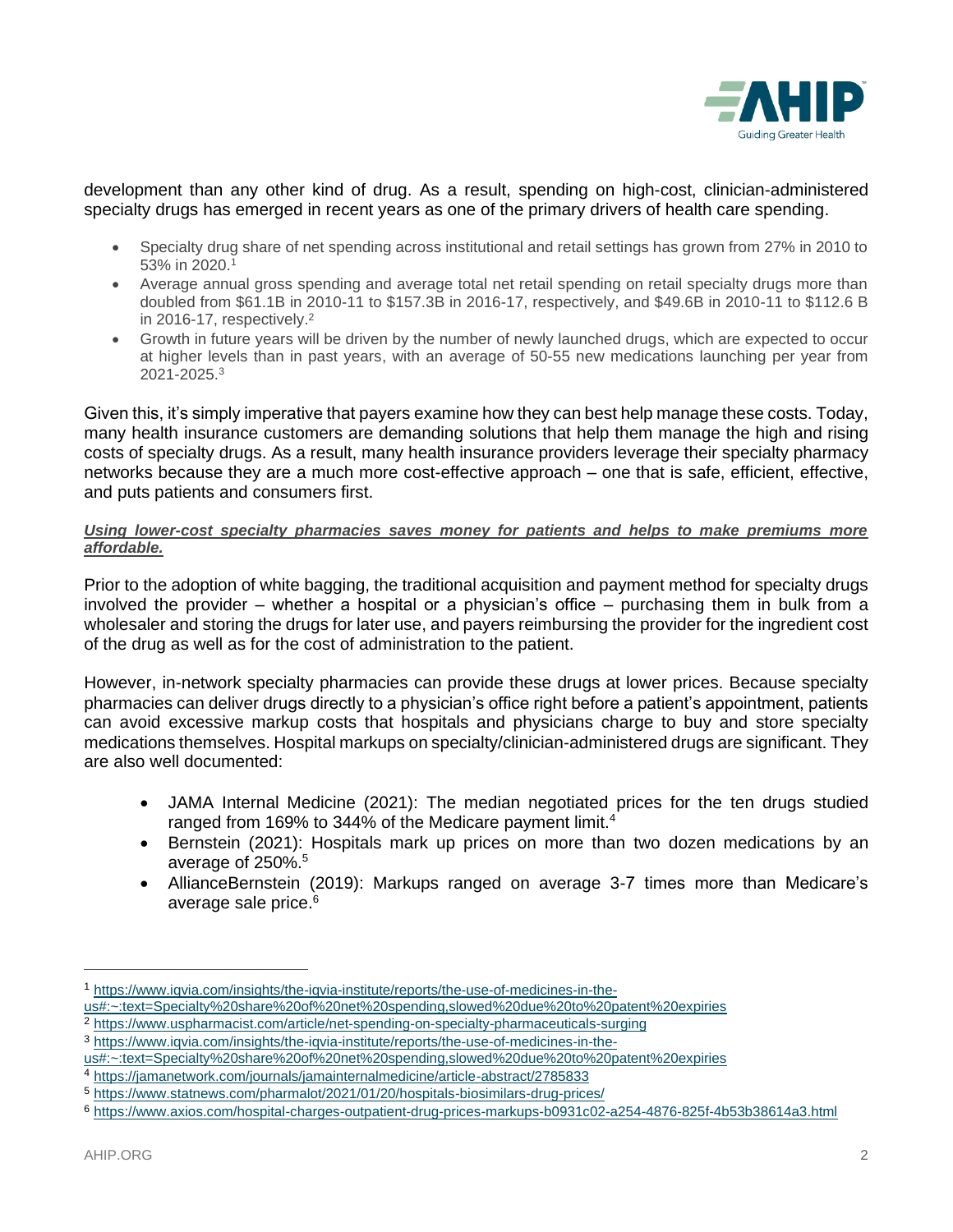

• The Morgan Company (2018). Hospitals charge patients and their health insurance more than double their acquisition costs for medicine. The markup was between 200-400% on average.<sup>7</sup>

Just last month, AHIP released a new study where AHIP researchers analyzed the cost of ten drugs that are stored and administered in a health care setting, such as a hospital, but could also be safely delivered through a specialty pharmacy for provider administration. The study examined data from 2018-2020 and found:

- Costs per single treatment for drugs administered in hospitals were an average of **\$7,000 more** than those purchased through pharmacies. Drugs administered in physician offices were an average of **\$1,400 higher**.
- Hospitals, on average, **charged double the prices** for the same drugs, compared to specialty pharmacies, and
- Prices were 22% higher in physicians' offices for the same drugs, on average.<sup>8</sup>

These costs were in addition to what hospitals and physicians are paid to administer the drug to the patient.

Utilizing specialty pharmacies can – and does – protect patients, employers, and other purchasers of health care from these excessive hospital markups. With the growing pipeline of new specialty medications, skyrocketing drug list prices, and significant markups over acquisition cost by providers, it is more important than ever for health insurance providers to leverage these kinds of comprehensive cost control strategies.

Unfortunately, HB 451 will not only eliminate an important cost saving tool but will create a statutory monopoly on clinician-administered drugs to hospital-owned pharmacies – and leave patients, families, and employers exposed to out-of-control specialty drug prices and excessive markups. Instead of pursuing legislative mandates to protect their market power, hospitals that wish to prevent health insurance providers from saving patients and employers money by pursing safe alternatives to hospitalbased drug administration can do so by offering these drugs to patients and employers at a reasonable cost.

The truth is, the real reason hospitals are pursuing this legislation is because they want to regain the upper hand that they've lost in contract negotiations as plans have begun to require white bagging. This will allow them to be able to charge essentially whatever they wish knowing the plan will once again have no choice but to pay their excessively marked up prices. Ultimately, though, it's the consumers that will lose because they will be the ones paying for the higher drug costs.

As I've explained, clinician-administered drugs are a leading contributor to drug spending growth. Only shared stakeholder responsibility will address the burden these rising costs put on patients and payers.

<sup>7</sup> [http://www.themorancompany.com/wp-content/uploads/2018/09/Hospital-Charges-Reimbursement-for-Medicines-August-](http://www.themorancompany.com/wp-content/uploads/2018/09/Hospital-Charges-Reimbursement-for-Medicines-August-2018.pdf)[2018.pdf](http://www.themorancompany.com/wp-content/uploads/2018/09/Hospital-Charges-Reimbursement-for-Medicines-August-2018.pdf)

<sup>8</sup> [https://www.ahip.org/news/press-releases/new-study-hospitals-charge-double-for-drugs-specialty-pharmacies](https://www.ahip.org/news/press-releases/new-study-hospitals-charge-double-for-drugs-specialty-pharmacies-more-affordable)[more-affordable](https://www.ahip.org/news/press-releases/new-study-hospitals-charge-double-for-drugs-specialty-pharmacies-more-affordable)